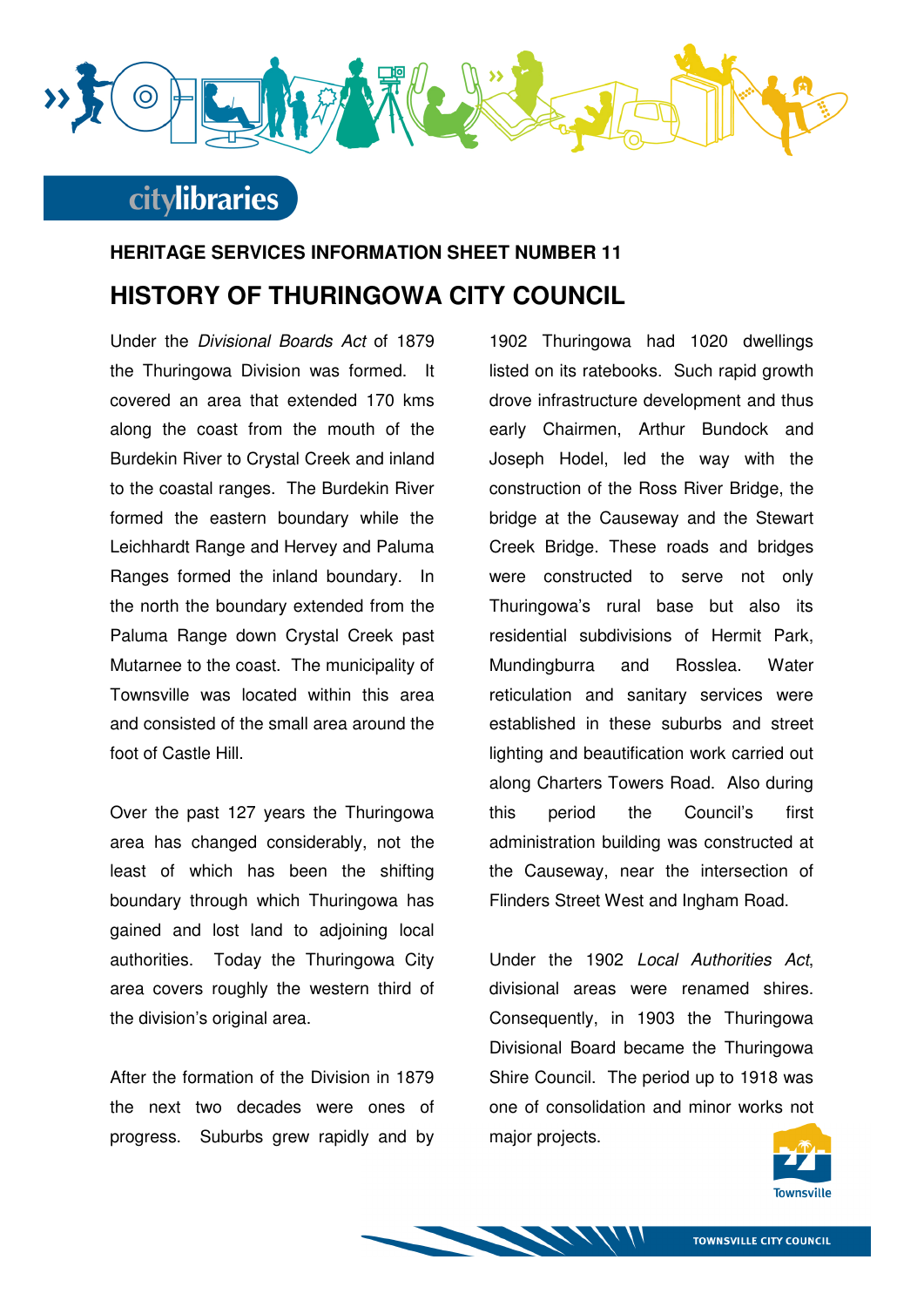

In 1918 the Queensland Government transferred most of the urban area of Thuringowa to Townsville. The foreshore north as far as Cape Pallarenda and all the land north of the Ross River as far west as what is now Bamford Lane were lost. The population of Thuringowa dropped to 2,500, as the Council lost the suburbs of Belgian Gardens, West End, Pimlico, Hyde Park and Hermit Park, and the riverside farming areas of Mundingburra and Aitkenvale. As a result of this boundary change the Thuringowa Shire Office became located within the Townsville City Council area. The Council had objected strenuously to the excision and negotiated hard for compensation for the loss of land and infrastructure as well as outstanding loans. The episode placed enormous stress on the Chairman and Councillors and ultimately impacted upon the health of the Chairman, William Ireland, who died in July 1920.

The loss of this area meant Thuringowa became a poor rural shire serving the five rural areas of Giru, Woodstock, Mutarnee, Paluma and Rollingstone. Thuringowa's rural character predominated until the

1960s when urban development began in earnest. The Council adopted a conservative approach to policy during this period that included not only the depression years of the 1930s but also the period of World War II.

Although conservative in policy during this time, Thuringowa managed to take the initiative and implement three projects of regional significance. These were the Haughton Tramway extension in 1922 and the region's first commercial airfield in 1930 both during the Chairmanship of James Cummins and, under Chairman Charles Wordsworth, in 1935, the construction of the Toonpan Dam. While these were not expensive projects, they revealed the Council's commitment to the region as a whole.

In addition, James Cummins' Council was notable for its nomination to Council of one of the first women to local government in Queensland. Isabella Fitzpatrick, a businesswoman and community figure from the Rollingstone area replaced Abraham Ditton on the Council in 1924. While she did not stand for re-election later that year, her nomination at a time

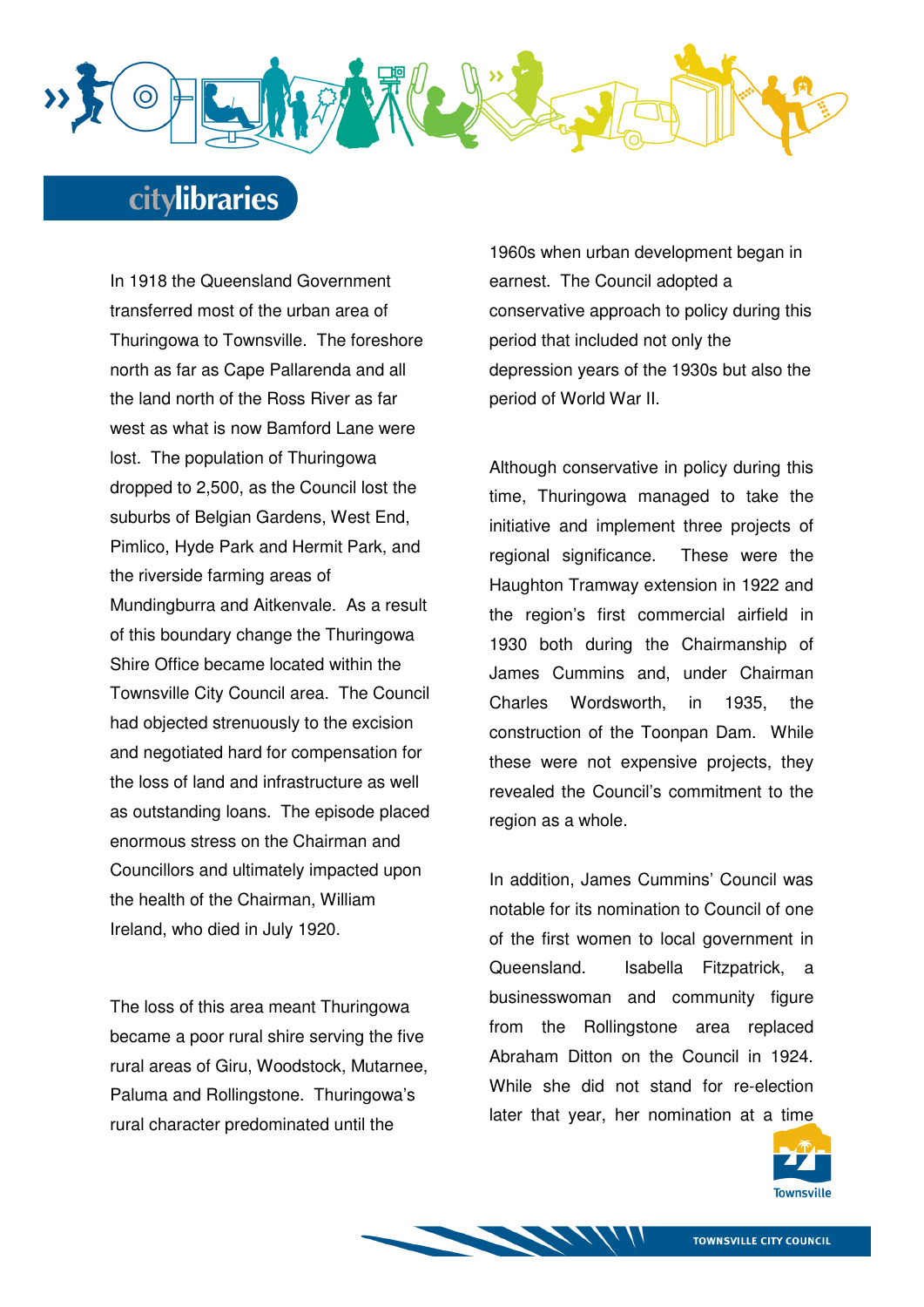

when women had just been allowed to enter local government signified Thuringowa's recognition of the contribution women could make to Thuringowa's future. However their initial prudence was short-lived, as women did not serve again on Thuringowa Council until 1970, when Ilsa Ryan was elected to Council.

While the Council maintained a policy of low rating and low spending during the period until the 1960s, infrastructure did continue to be established in the area, particularly as a result of Thuringowa's role during World War II. The Townsville/Thuringowa area was an important staging point for the Pacific war and was host to seventy thousand military personnel in hospitals, staging camps, air support depots and supply facilities during the 1942-1945 period. The government developed infrastructure in the area to connect and support the area's numerous military, air and service establishments.

The period from the 1960s to the present has been an era of progress for Thuringowa. Under John Brabon, William De Courcey, Dan Gleeson and Les Tyrell the area has gone ahead in leaps and bounds. Its resurgence began with John Brabon and the construction of a new shire hall in 1963. The new hall replaced the old shire chambers at the causeway and was considered a symbol of Council's commitment to modernity.

As a priority the Council undertook major works projects to upgrade roads, and provide water and sewerage services to its fast developing suburbs. William De Courcey implemented water reticulation and sewerage connections in the new suburbs of Thuringowa. John Brabon widened Council interests to include welfare services and libraries. The Council developed recreational facilities; parks, gardens, playing fields and amenities. In 1979, under Dan Gleeson, Thuringowa Shire Council administration centre was moved back into the Thuringowa local area and in 1986 Thuringowa became a City.

Under the leadership of the present mayor, Les Tyrell, Thuringowa remains an interesting mix of urban, pastoral and industrial interests. There are still large cattle properties, sugar cane farms and orchards of mangoes and lychees within the city limits.